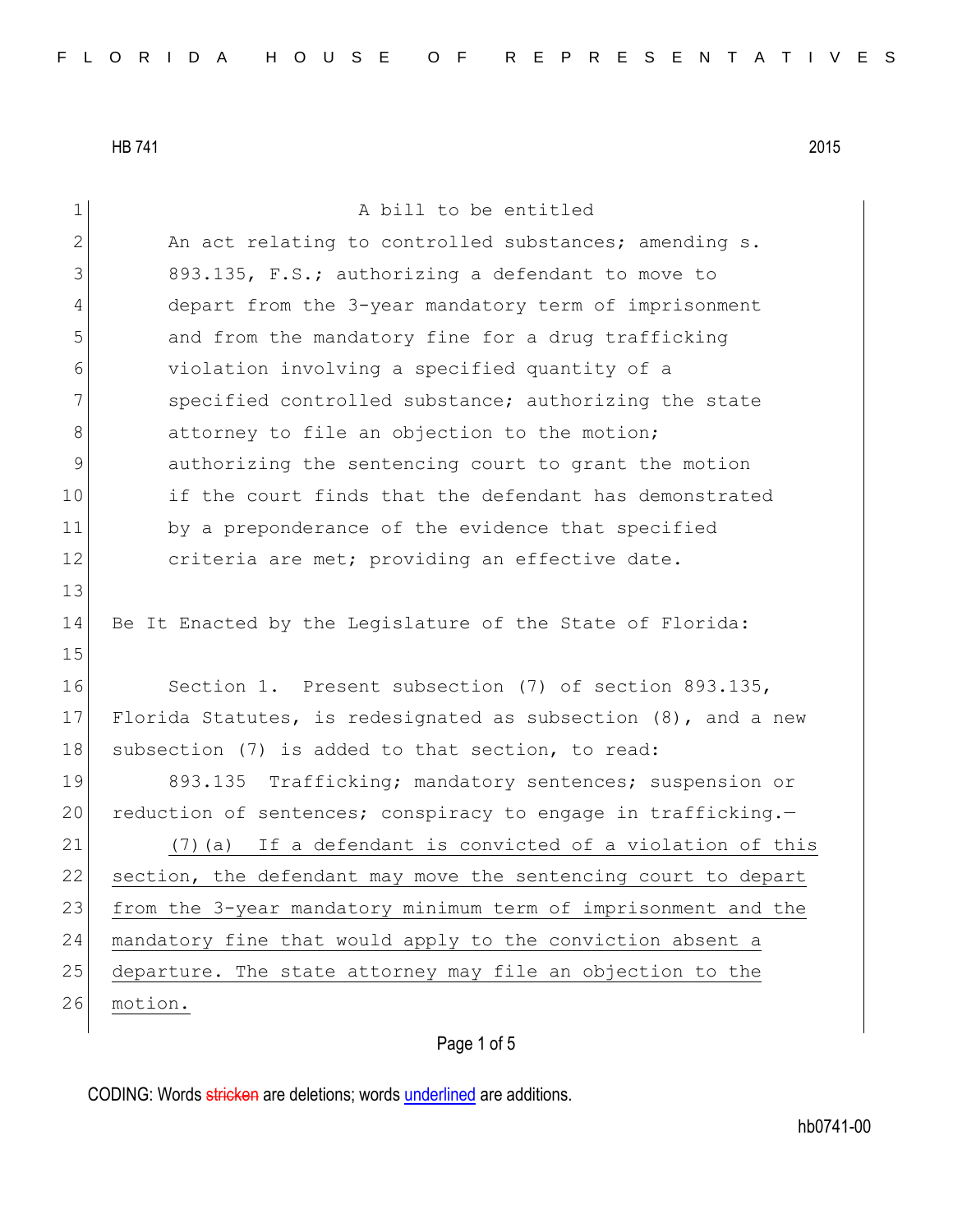27 (b) The court may grant the motion if the court finds that 28 the defendant has demonstrated by a preponderance of the 29 evidence that all of the following criteria are met: 30 1. The defendant has not previously moved to depart from a 31 3-year mandatory minimum term and mandatory fine pursuant to 32 this subsection. 33 2. The defendant's violation of this section would be 34 subject to a 3-year mandatory minimum term and mandatory fine 35 absent a departure. 36 3. The defendant's violation of this section involves 37 possession of one of the following controlled substances or a 38 mixture that contains one of the following controlled 39 substances: 40 a. Not more than 34 grams of cocaine; 41 b. Not more than 17 grams of hydrocodone; 42 c. Not more than 8 grams of oxycodone; 43 d. Not more than 6 grams of any controlled substance as 44 described in paragraph (1)(c); 45 e. Not more than 34 grams of phencyclidine; 46 f. Not more than 17 grams of amphetamine or 47 methamphetamine; 48 g. Not more than 6 grams of flunitrazepam; 49 h. Not more than 20 grams of a Phenethylamine as described 50 in subparagraph  $(1)(k)1$ .; or 51 i. Not more than 2 grams of lysergic acid diethylamide  $52$  (LSD).

Page 2 of 5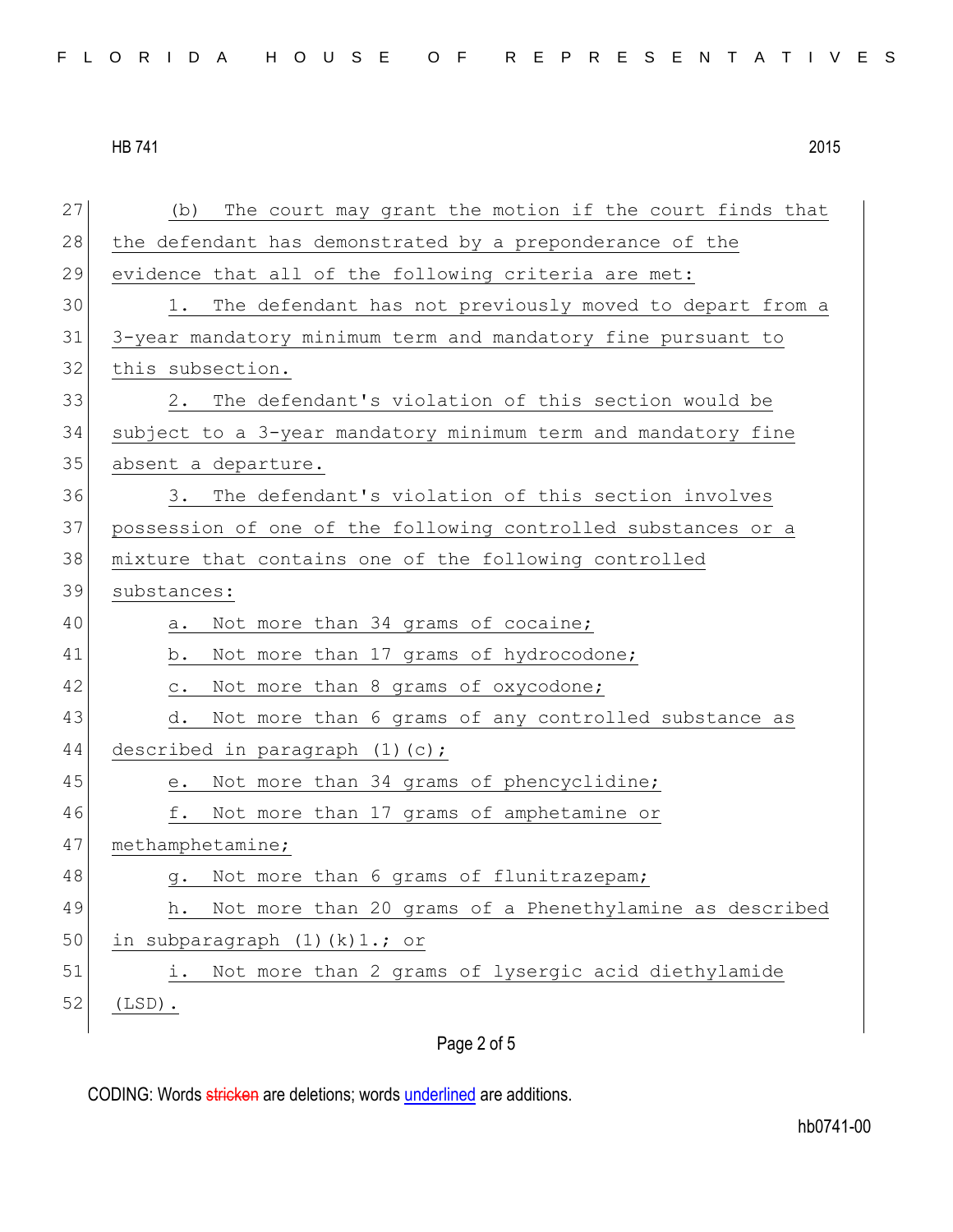53 4. The defendant did not possess the controlled substance 54 or mixture containing the controlled substance with the intent 55 to sell, manufacture, or deliver the substance or mixture. 56 5. The defendant did not obtain the controlled substance 57 or mixture containing the controlled substance by using a minor 58 to obtain the substance or mixture. 59 6. In committing the violation of this section, the 60 defendant did not possess or threaten to use a firearm or deadly 61 weapon, or threaten to use or use physical force against another 62 person. 63 7. The defendant does not have a previous conviction for, 64 does not have an adjudication of delinquency for, or has not had 65 adjudication withheld for a violation of this section. 66 8. The defendant does not have a previous conviction for, 67 does not have an adjudication of delinquency for, or has not had 68 adjudication withheld for a violation of s. 893.13 which 69 involved the sale, manufacture, or delivery of a controlled 70 substance or the possession with intent to sell, manufacture, or 71 deliver a controlled substance.  $72$  9. The defendant does not have a previous conviction for, 73 does not have an adjudication of delinquency for, or has not had 74 adjudication withheld for committing, or attempting, soliciting, 75 or conspiring to commit, any of the criminal offenses proscribed 76 in the following statutes in this state or similar offenses in 77 another jurisdiction: 78 a. Section 393.135(2);

Page 3 of 5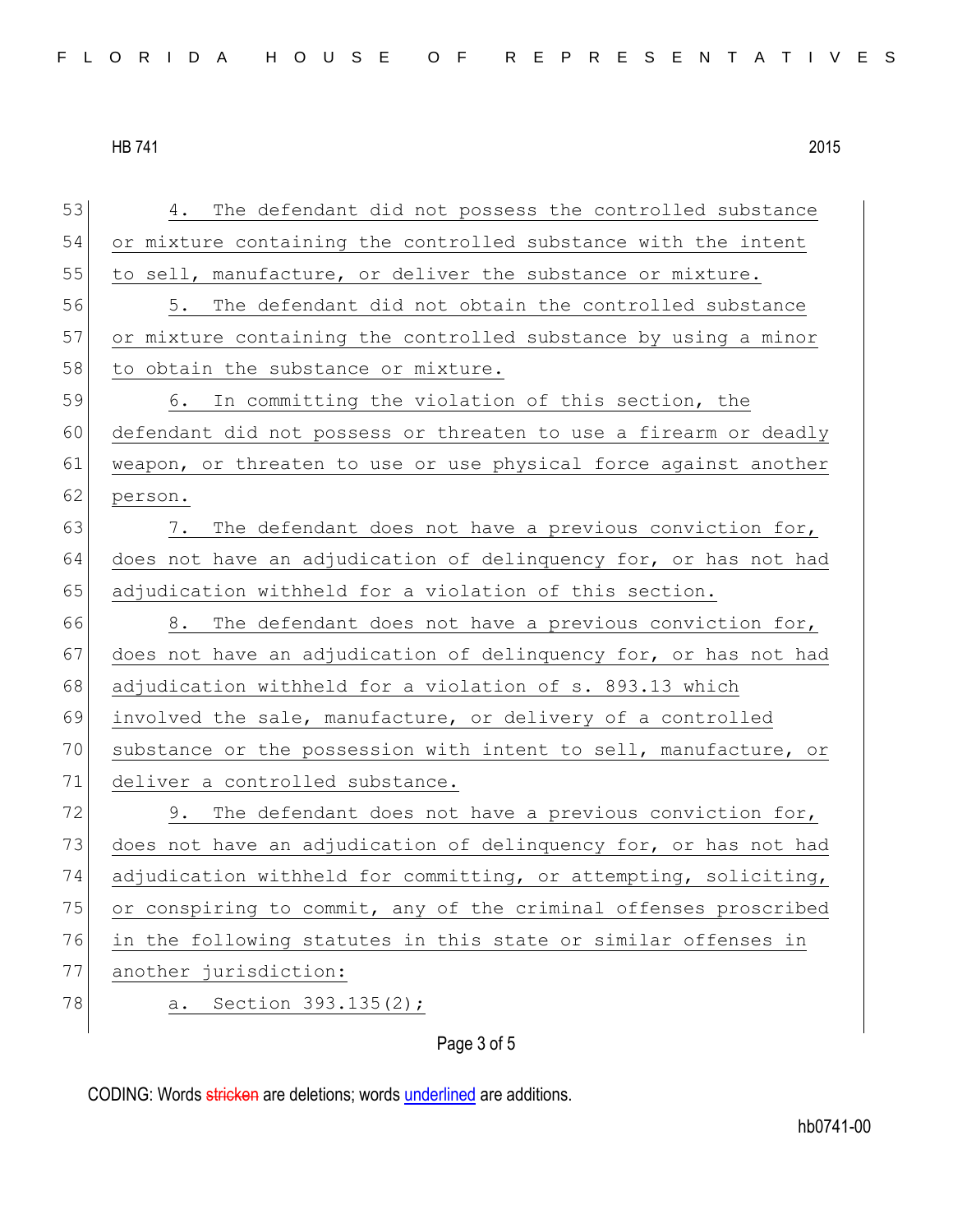| FLORIDA HOUSE OF REPRESENTATIVES |  |
|----------------------------------|--|
|----------------------------------|--|

| 79  | Section 394.4593(2);<br>b.                                                                                         |  |  |  |  |  |  |
|-----|--------------------------------------------------------------------------------------------------------------------|--|--|--|--|--|--|
| 80  | Section 787.01, s. 787.02, or s. 787.025(2)(c), if the<br>$\circ$ .                                                |  |  |  |  |  |  |
| 81  | victim is a minor and the defendant is not the victim's parent                                                     |  |  |  |  |  |  |
| 82  | or quardian;                                                                                                       |  |  |  |  |  |  |
| 83  | Section $787.06(3)(b)$ , (d), (f), or (g);<br>d.                                                                   |  |  |  |  |  |  |
| 84  | Section 794.011, excluding s. 794.011(10);<br>$\mathrel{\mathop{\text{e}}\mathrel{\mathop{\text{--}}\nolimits}}$ . |  |  |  |  |  |  |
| 85  | f.<br>Section 794.05;                                                                                              |  |  |  |  |  |  |
| 86  | Former s. 796.03;<br>g.                                                                                            |  |  |  |  |  |  |
| 87  | Former s. 796.035;<br>h.                                                                                           |  |  |  |  |  |  |
| 88  | Section 800.04;<br>i.                                                                                              |  |  |  |  |  |  |
| 89  | Section 810.145(8);<br>j.                                                                                          |  |  |  |  |  |  |
| 90  | Section 825.1025;<br>k.                                                                                            |  |  |  |  |  |  |
| 91  | Section 827.071;<br>l.                                                                                             |  |  |  |  |  |  |
| 92  | Section 847.0133;<br>${\mathfrak m}$ .                                                                             |  |  |  |  |  |  |
| 93  | Section 847.0135, excluding s. 847.0135(6);<br>n.                                                                  |  |  |  |  |  |  |
| 94  | Section 847.0137;<br>$\circ$ .                                                                                     |  |  |  |  |  |  |
| 95  | Section 847.0138;<br>$p$ .                                                                                         |  |  |  |  |  |  |
| 96  | Section 847.0145;<br>q.                                                                                            |  |  |  |  |  |  |
| 97  | Section 916.1075(2);<br>r.                                                                                         |  |  |  |  |  |  |
| 98  | Section 985.701(1); or<br>$\texttt{s}$ .                                                                           |  |  |  |  |  |  |
| 99  | Any offense similar to those listed in sub-<br>t.                                                                  |  |  |  |  |  |  |
| 100 | subparagraphs a.-s. which was committed in this state and which                                                    |  |  |  |  |  |  |
| 101 | has been redesignated from a former statute number to one of                                                       |  |  |  |  |  |  |
| 102 | those listed in this subparagraph.                                                                                 |  |  |  |  |  |  |
| 103 | 10. The defendant is amenable to substance abuse treatment                                                         |  |  |  |  |  |  |
| 104 | if the court determines that he or she is in need of such                                                          |  |  |  |  |  |  |
|     | Page 4 of 5                                                                                                        |  |  |  |  |  |  |
|     |                                                                                                                    |  |  |  |  |  |  |